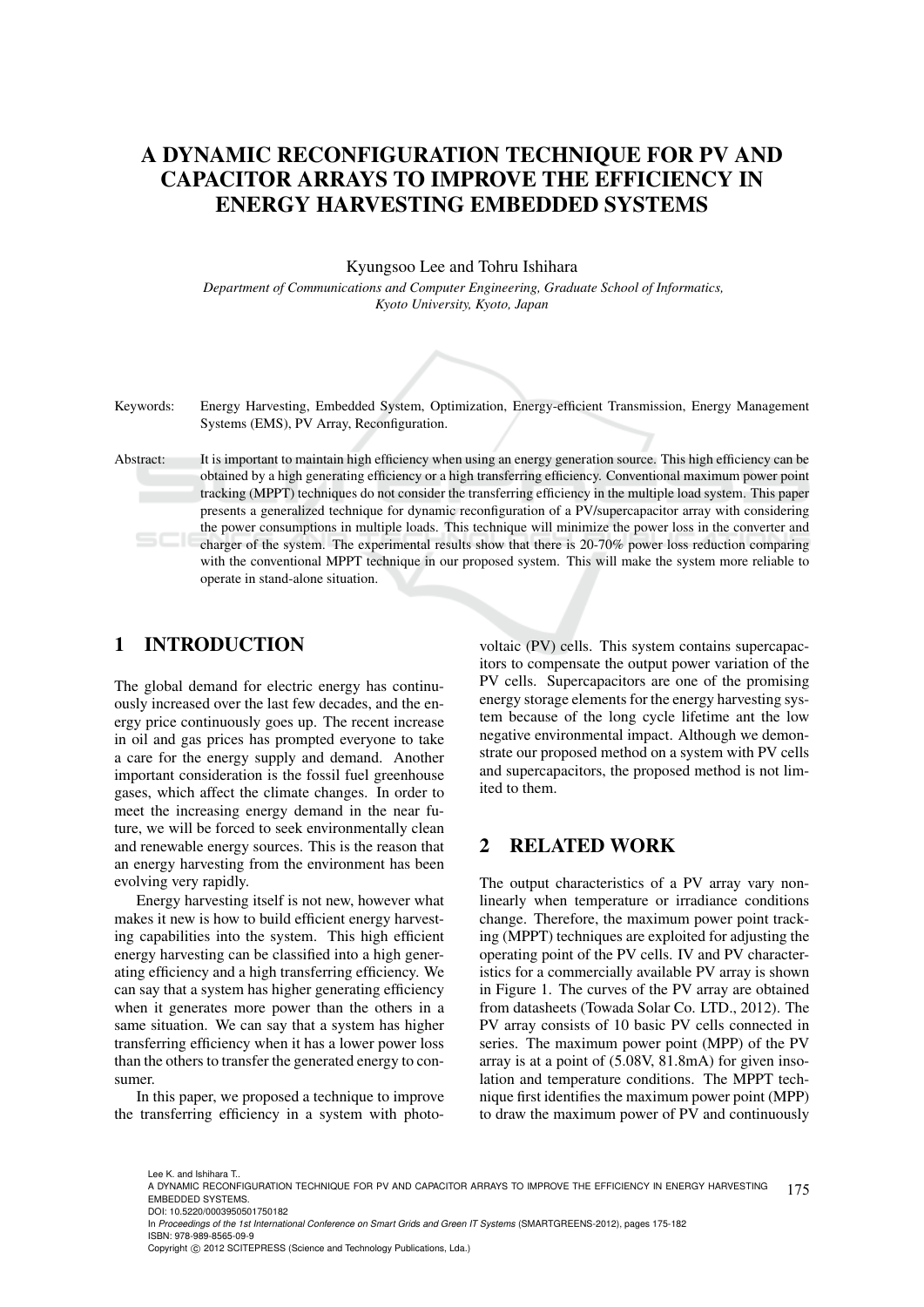

Figure 1: Maximum power point of PV cell (10 series connection module, (Towada Solar Co. LTD., 2012)).

keeps track of this point against the irradiance variation and/or load impedance variation. There are many previous methods that achieve MPPT.

The methods including a perturb-and-observe (P&O) method, an incremental conductance technique (Hohm and Ropp, 2000), a ripple correlation control method (Esram. et al., 2006) and a linear model based method (Brunelli et al., 2009) (Simjee and Chou, 2006) have been proposed. The P&O method and incremental conduction method identify the MPP by generating a slight change in the current of PV and observing the change in the power of PV. Ripple correlation control method finds the MPP using the time derivative of the current of PV and the power of PV. As for economical implementations of MPPT, a small pilot cell or a linear relationship of the MPP to the open-circuit voltage or short-circuit current can help estimate the MPP.

All these MPPT techniques are mainly focused on the energy generation side. As an aspect of the energy transferring side, the energy efficiency of switching converters and voltage regulators has received some attention, like battery-aware power management (Rong and Pedram, 2002), and switching converter efficiency- aware power management (Choi et al., 2007). A power matching scheme in (Braunstein, 1981) suggests a reconfigurable PV cells to minimize the power loss in DC-DC converter. Recently, a maximum power transfer tracking (MPTT) technique is proposed (Kim et al., 2010). The key point of the MPTT technique is that it guarantees the maximum energy is transferred into the energy storage element though a charger.

There were some more activities to reduce the output voltage range of a supercapacitor array by a series-parallel reconfiguration technique in (Uno, 2009) and to maximize a cycle efficiency and utilization of the supercapacitor array by reconfiguring the series-parallel connection in (Kim et al., 2011).

All these previous techniques are very effective to make an efficient harvesting system. However, it may not be true for a system with multiple supply voltage loads. We will briefly show this in the next Section.

### 3 MOTIVATION

# 3.1 The Power Loss in DC-DC **Converters**

The DC-DC conversion has been an integral part of the power delivery chain in energy harvesting systems because the conventionally targeted synchronous computation load demands stable supply voltage, which cannot in general be supplied by power harvesters directly.

The first motivation of this work comes from the fact that the power loss in a DC-DC converter depends on the difference between its input and output voltages. More specifically, larger voltage difference between the input and the output voltages results in a larger power loss in the DC-DC converter in general. For example, if the power source supplies a much higher voltage than the supply voltage of a target electric system, a DC-DC converter is typically used between the PV array and the electric system for the step-down conversion. However, the conversion dissipates a considerable amount of power in the DC-DC converter if the voltage difference between its input and output is large. Figure 2 shows characteristics of a recent commercial very high efficient buck-boost converter from TI (Texas Instruments, 2012). This shows that the power dissipation in the converter is 37.8mW, if the input and output voltages are 5.5V and 1.8V, and the output current is 100mA respectively. This power loss,  $44.4mW$  is about  $25\%$  (=  $44.4/180$ ) overhead for the output power, 180mW.

### 3.2 Motivational Example

Suppose we have an embedded system consisting of an energy generator, several types of electronic modules, and dedicated DC-DC converters as shown in Figure 3. As mentioned above, the power loss in a DC-DC converter is roughly proportional to the difference between the input and output voltages. According to a commercial buck-boost converter (Texas Instruments, 2012), 44.4mW is dissipated in the converter if the input and output voltages are 5.5V and 1.8V when the output current is 100mA. In this case,  $25\%$  (= 44.4/180) of the load power consumption is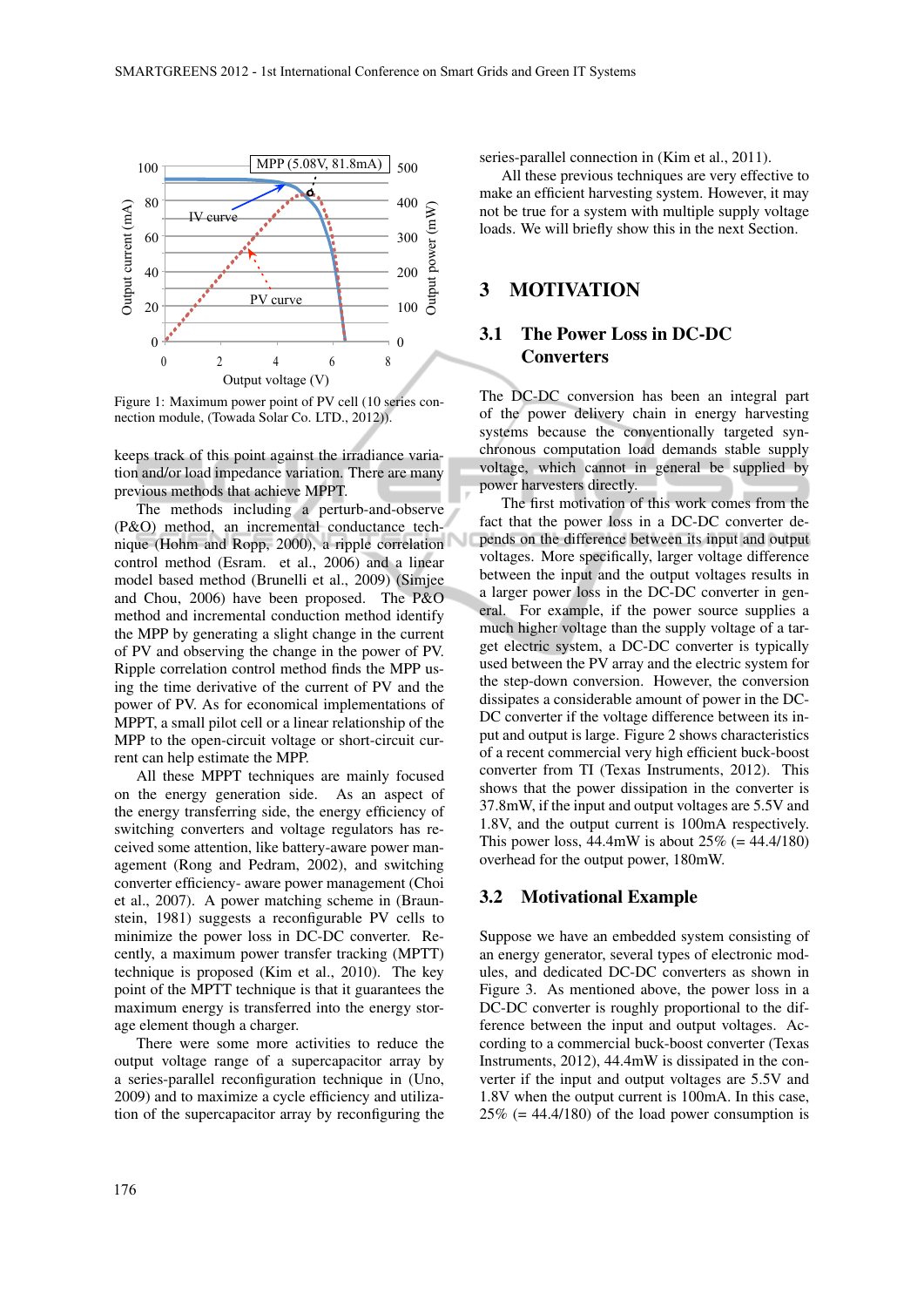#### A DYNAMIC RECONFIGURATION TECHNIQUE FOR PV AND CAPACITOR ARRAYS TO IMPROVE THE EFFICIENCY IN ENERGY HARVESTING EMBEDDED SYSTEMS



Figure 2: The efficiency and power loss of buck-boost dcdc converter when the output voltage is 3.3V (Texas Instruments, 2012).

dissipated in the converter since supply voltage and current of a load are assumed to be 1.8V and 100mA, respectively in this example.

If we can change the output voltage of the energy generator somehow into 2.1V, the power loss in the converter can be reduced from 44.4mW to 13.5mW. This is more than  $13.7\%$  (=  $(44.4-13.5)/(44.4+180)$ ) reduction in the total power consumption.

Now we assume that the energy generator is a PV cells array. A single PV cell is assumed to follow the MPP to maximize the power generation in this paper. This is because the decreasing power slope in a PV cell is generally much deeper than the increasing efficiency slope in a DC-DC converter. This means that following MPP always results in the maximum power generation. According to Figure 1, the output voltage of the single PV cell is roughly 0.5V. Therefore, we can make 2.0V by connecting each cell in series or parallel connection. The  $m \times n$  configuration is shown in Figure 4. This is one of the key ideas in (Braunstein, 1981).

However, recent embedded systems contain more than one supply voltage. Figure 3 shows a typical embedded system. *A* and *B* will use different supply voltages, and the number of components will be more than one. In this system we need to consider the power consumption of each consumer component since the power loss in the DC-DC converter strongly depends on its output current. More specifically, a higher output current results in a larger power loss in the converter. Therefore, if there are multiple loads which use different supply voltages in a target system as shown in Figure 3, the total power loss in DC-DC converters can be reduced by considering all power



Figure 3: A embedded system of PV cells.



Figure 4: The (m,n) array matrix.

consuming loads. This is the key difference from the previous work.

For example, if *A* using a 1.8V voltage supply consumes 100mA and *B* using a 5.0V supply consumes 1mA, the DC-DC converter dedicated for *A* wastes 39.9mW and that for *B* dissipates 0.6mW when the output voltage of the power source is 5.08V. The total power loss in the DC-DC converters is 40.5mW in this case. However, if the output voltage of the power source is set to 2.0V, the total power loss can be reduced to 22.4mW since the converter for *B* dissipates only 2.3mW and the converter for *A* dissipates 20.2mW. This means that the power loss in the converters can be reduced by  $45\%$  (= (40.5-22.4)/40.5) by appropriately setting the output voltage of the power source. We can see that even the converter widely steps up the voltage from 2.0V to 5.0V, the effect also may be small if the current is small. On the other hand, if *A* and *B* consume 10mA and 80mA, respectively, the dedicated DC-DC converter for *A* dissipates only 2.0mW when the output voltage of the power source is set to 2.0V. However, the DC-DC converter of *B* dissipates 183.1mW for boosting up the voltage from 2.0V to 5.0V. In this case, choosing a 5.08V as the output voltage of the power source is much better solution than choosing 2.0V (only total 51.4mW dissipation in this situation).

The example described above shows that the voltage selection for the output voltage of the power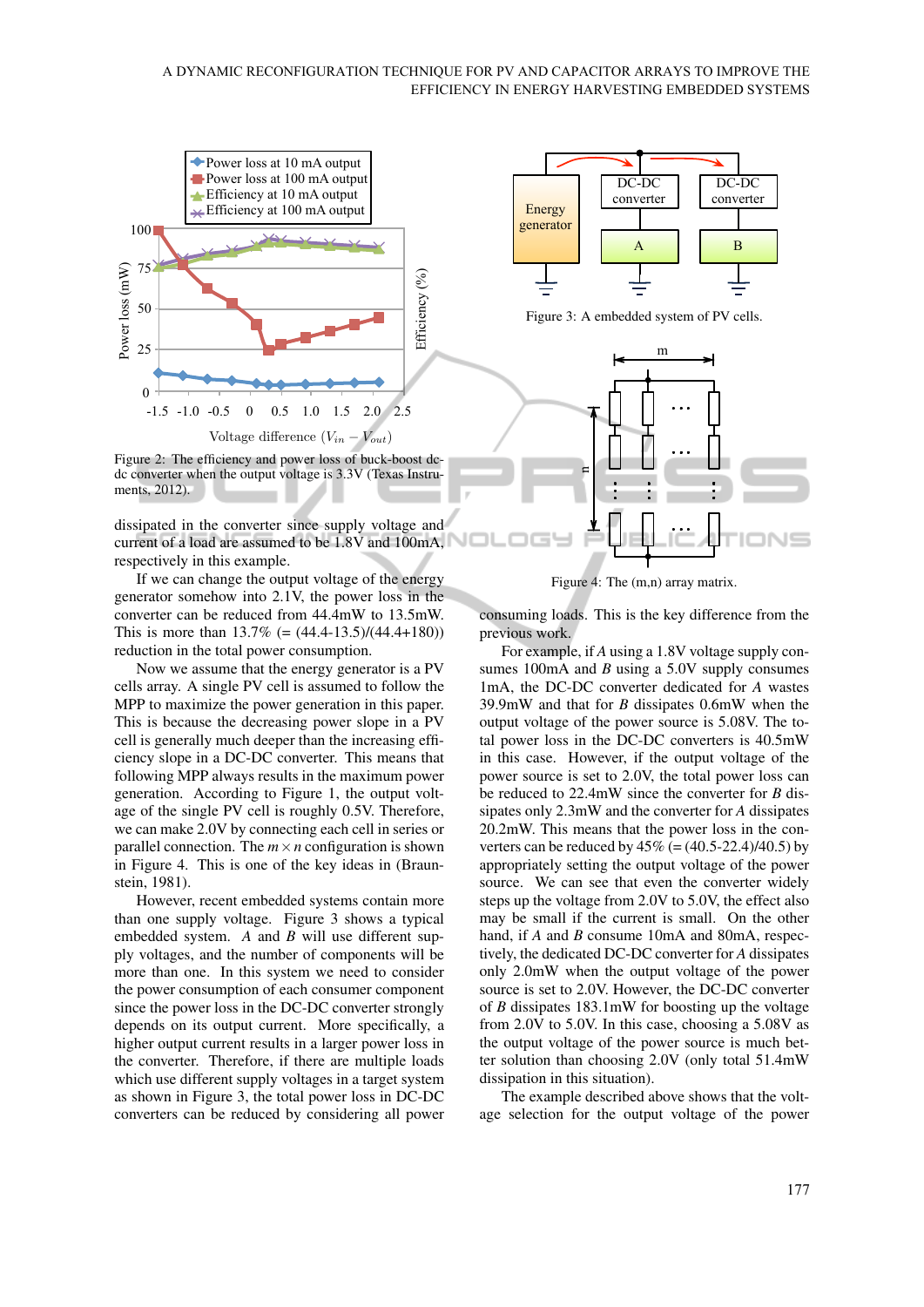

Figure 5: The proposed system blockdiagram.

source with taking the power consumptions in the loads has a strong impact on the power losses in the DC-DC converters. However, previous techniques do not consider the variety of power consumptions in multiple loads.

# 4 OUR APPROACH

# 4.1 Proposed System Architecture

Our proposed system block diagram is presented in Figure 5. The proposed system contains a PV array, a supercapacitor array, a supercapacitor charger, a DC-DC converter for a supercapacitor array, three load components and its DC-DC converters, three switches and two diodes.

-4N

The PV/supercapacitor array has many small cells, and their series-parallel connection can be dynamically changed. The configuration (m,n) should be balanced because the size of each cell is same (Figure 4). As an example, four cells can be connected  $(4,1)$ ,  $(2,2)$  or  $(1,4)$  only. The number of possible configuration is the same as the number of common divisor. The number of possible configuration for four cells is three because  $4 = 2^2 (2 + 1 = 3)$ . As another example, twelve cells can make six configurations  $(12 = 2^2 \times 3$  this means  $(2+1) \times (1+1) = 6$ . This configuration is controlled by switches, and dynamic reconfiguration is possible at the running time.

Each load component has a different supply voltage and a different power consumption. The output of a PV array and a supercapacitor array has wide range because of the configuration or the environment. To make adjustable, all DC-DC converter is buck-boost type converter. If a  $L_i$  (i-th load) requires a supply voltage of  $V_{L_i}$ , a  $Conv_i$  (a DC-DC converter of  $L_i$ ) will generate *VL<sup>i</sup>* . It is similar to the *Charcap* (supercapacitor charger) and the *Convcap* (supercapacitor DC-DC converter).

The purpose of the diode is implementing a multi-





 $Cap(m_c, n_c)$ 



(c) Bad harvest mode

Figure 6: The operating mode in the proposed system.

source power system in case that the output power of PV array is not enough for the consumer components. We can maintain MPP in the PV array by setting the output voltage of *Convcap* to the voltage of MPP. However, the power dissipation in the normal diode demands lots of power due to its forward voltage drop. Even though it is a Schottky diode, it has 0.5V forward voltage drop. As a solution for this problem, we use an ideal diode from Linear Technology (Linear Technology, 2012) in our proposed design.

The system operation is changed in three modes by the sunlight strength and the power consumption behavior. If the sunlight is enough to generate the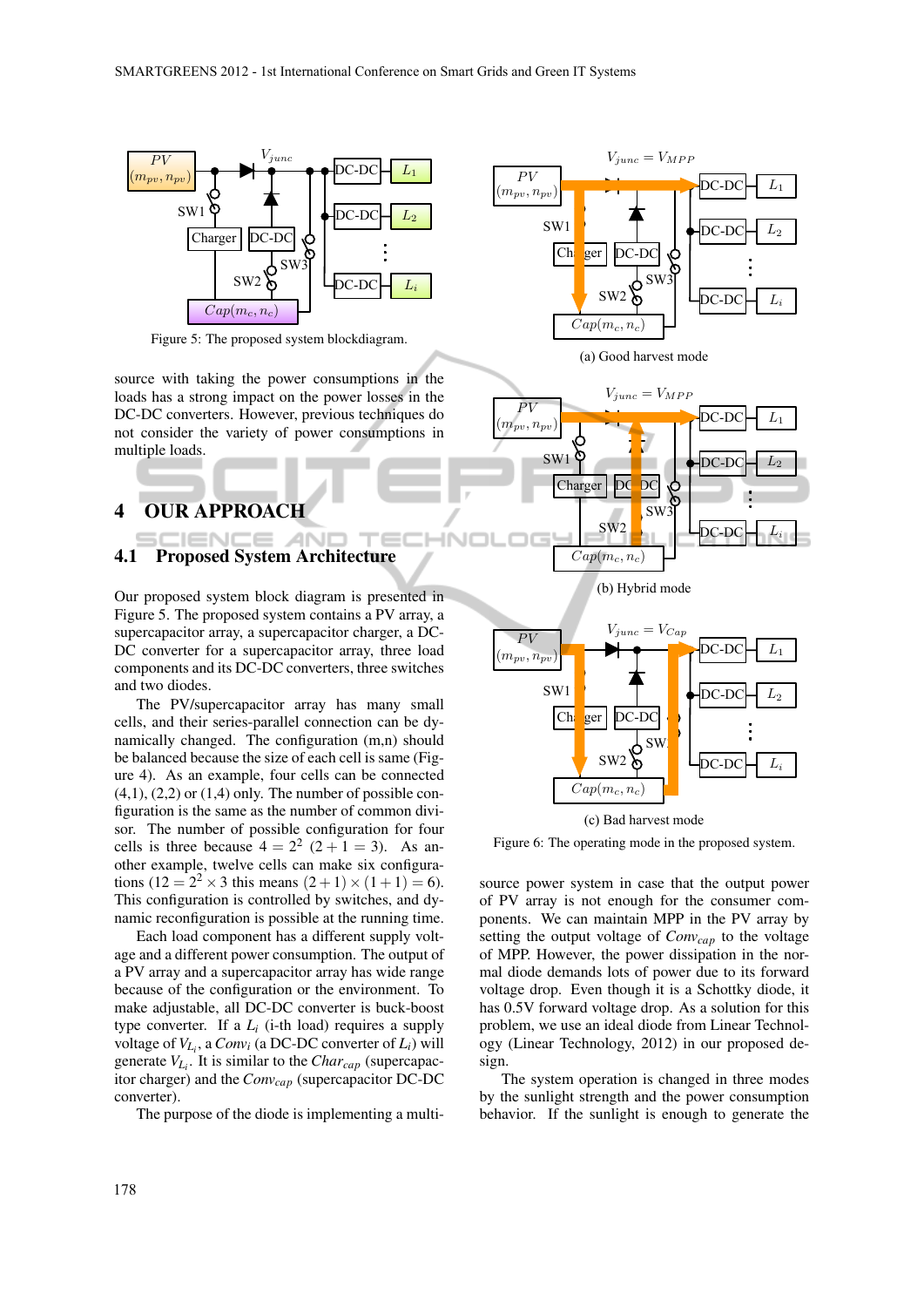power consumption of the loads, the remaining power is needed to charge to the supercapacitor. In this case SW1 is turned on, and SW2 and SW3 are turned off (Figure 6(a)). The amount of charging current is controlled by an energy management system (EMS) to keep the PV array in MPP, and so the input voltage of the load DC-DC converters is *VMPP*. EMS should monitor the status of system components in all the time. This is the first operating mode; *good harvest mode*. The second mode; *hybrid mode* is that the sunlight is not enough to cover the power consumption of the loads. In this case SW1 and SW3 are turned off, and SW2 is turned on (Figure 6(b)). The output voltage of the *Convcap* is set to the voltage of MPP to keep the PV array in MPP, and so the input voltage of the load DC-DC converters follows *VMPP*. The power is supplied by the PV array and the supercapacitor array at the same time. Only the necessary amount of power will be automatically supplied from the supercapacitor array because of the diode and the output voltage of *Convcap*. The last third mode is *bad harvest mode*. If the sunlight is very low, the power loss in the*Convcap* may be more than the amount of generated power from the PV array. In this case, EMS turns on SW1 and SW3, and it turns off SW2 (Figure 6(c)). The output voltage of the PV array is *VMPP* to maximize the generated power, and the input voltage of the load DC-DC converter is *Vcap*. The power is directly supplied by the supercapacitor array without a DC-DC converter.

### 4.2 Component Modeling

We assume that there is no power loss in switch and diode. Also, we assume that there is no characteristic changing when the PV or supercapacitor array configuration is changed. As an example, if we make a (m,n) connection of PV cells, the output voltage will be *n* times of the single cell output voltage, and the output current will be *m* times of the single cell current. Similarly, a (m,n) connection of supercapacitors will be *n* times of the single supercapacitor output voltage with  $m/n$  times of the single supercapacitor capacity.

A power converter is to deliver regulated voltage or current at a desired level regardless of a variation in the input power source and/or the load device. The efficiency of a common buck converter or boost converter is related by i) output current, ii) input voltage and iii) output voltage. However, recent high efficient buck-boost converter such as TPS63030 (Texas Instruments, 2012) from TI changes its operation mode by an operation situation. As a result, this converter will maintain almost same efficiency at the range of 1

to 100 mA output current, and its efficiency is almost only affected by the input and output voltage difference. In this paper, we assume that all the converter efficiency (including supercapacitor charger) can be achieve by the following equation. This equation is estimated from the datasheet of TPS63030.

$$
1 \le V_{in} \le 7.5
$$
  
\n
$$
0 \le V_{out} \le 7.5
$$
  
\n
$$
x = V_{in} - V_{out}
$$
  
\n
$$
\eta_{converter}(V_{in}, V_{out}) =
$$
  
\n
$$
\begin{cases}\n0.213x^3 + 1.34x^2 + 9.23x + 89.2 : x < 0.3 \\
-2.67x + 93.5 : x \ge 0.3\n\end{cases}
$$
\n(1)

The buck mode and boost mode is changed by 0.3V difference. If the voltage difference is smaller than 0.3V, the converter operates in boost mode, and the converter operates in buck mode in the other case.

### 4.3 The Proposed Algorithm

The power loss in a converter is defined by  
\n
$$
P_{loss} = P_{in} - P_{out}.
$$
\n(2)

Also, the converter efficiency is

$$
\eta = \frac{P_{out}}{P_{in}}.\t(3)
$$

From the equation (2) and (3) the power loss in a converter can be expressed by

$$
P_{loss} = P_{out} \times (\frac{1}{\eta} - 1) \tag{4}
$$

$$
= P_{in} \times (1 - \eta). \tag{5}
$$

The pseudocode of the proposed algorithm is presented in Figure 7. The proposed algorithm does not decide the operating point of the PV array. However the voltage point is decided by MPPT algorithm. The amount of charging current to the supercapacitor array is also decided by MPPT algorithm. This MPPT algorithm can be any technique such as perturb and observe, incremental conduction, etc. The proposed algorithm will be used in EMS, which monitors the entire system. The output of the proposed algorithm is the configuration of the PV/supercapacitor array and the switch control.

We first calculate the power consumption of the loads including the power loss of its DC-DC converters (line 5). If the sunlight is enough to charge, we will consider it as *good harvest mode* that will make the system to charge energy to the supercapacitor array (line 6-12). If the generated power is not enough, we should decide the operation mode between *hybrid*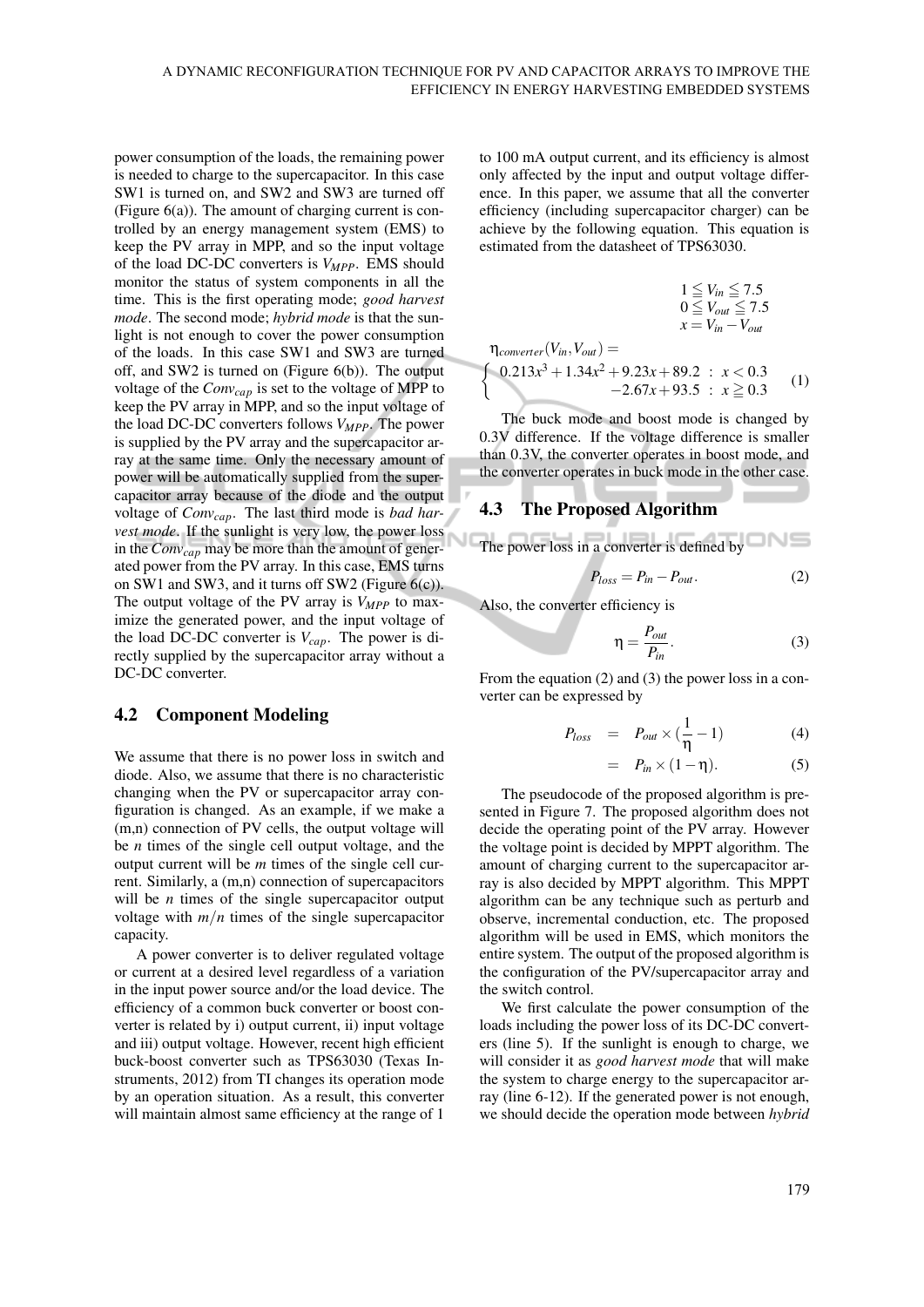```
Input: VMPPT : optimal voltage decided by MPPT
                Scap: SoC of single supercapacitor
                P(\hat{L}_i): power consumption in L_i component
 Output: m_c, n_c: supercapacitor array configuration
                mpv, npv: PV array configuration
                SW: SW1, SW2 and SW3 system switch on/off
 1. SW \leftarrow (1,0,0)
 2. P_{pv} \leftarrow PV generating power by MPPT<br>3. P_{loss} \leftarrow \infty3. P_{loss} \leftarrow \infty<br>4. for each c
 4. for each configuration of PV and supercapacitor array<br>5. P_{load} \leftarrow \sum (P_L \times (1/\eta_L))5. P_{load} \leftarrow \sum_{i} (P_{L_i} \times (1/\eta_{L_i}))6. if P_{pv} \ge P_{load} then<br>7. P_{temp} \leftarrow P_{load} +7. \dot{P}_{temp} \leftarrow P_{load} + (P_{pv} - P_{load})(1 - \eta_{charge})<br>8. if P_{lose} > P_{temp} then
 8. if P_{loss} > P_{temp} then<br>9. P_{loss} \leftarrow P_{temp}9. P_{loss} \leftarrow P_{temp}<br>10. SW \leftarrow (1,0,0)10. SW \leftarrow (1,0,0)<br>11 (m_2, n_2, m_3, n_4)11. (m_c, n_c, m_{pv}, n_{pv}) \leftarrowcurrent configuration<br>12. end if
               end if
 13. else then
 14. P_{caploss} \leftarrow (P_{load} - P_{pv})(1/\eta_{Conv_{cap}} - 1)<br>15. if P_{pv} > P_{conloss} then
 15. if \dot{P}_{pv} > P_{caploss} then<br>16. P_{temp} \leftarrow P_{load} + (16. P_{temp} \leftarrow P_{load} + (P_{load} - P_{pv})(1/\eta_{Conv_{cap}})<br>17. if P_{loss} > P_{temp} then
                     if P_{loss} > P_{temp} then
 18. P_{loss} \leftarrow P_{temp}<br>19. SW \leftarrow (0, 1, 0)19. SW ← (0,1,0)<br>20. (m<sub>c</sub>, n<sub>c</sub>, m<sub>nv</sub>, n)
 20. (m_c, n_c, m_{pv}, n_{pv}) \leftarrowcurrent configuration<br>21. end if
 21. end if \begin{bmatrix} 22. \end{bmatrix} end if
 22. else then<br>23. P_{temp}23. P_{temp} \leftarrow P_{load} + P_{pv} (1 - \eta_{charge})<br>24. if P_{lose} > P_{temp} then
 24. if P_{loss} > P_{temp} then<br>25 P_{t} = P_{temp}25. P_{loss} \leftarrow P_{temp}26. SW \leftarrow (1,0,1)
 27. (m_c, n_c, m_{pv}, n_{pv}) \leftarrowcurrent configuration<br>28. end if
 28. end if
 29. end if
           end if
 31. end for
 32. Return (m_c, n_c, m_{pv}, n_{pv}) and SW.
```
Figure 7: Pseudocode of the configuration algorithm.

*mode* and *bad harvest mode*. The power loss in the *Convcap* may be more than the amount of generated power from the PV array, and it will be better to supply directly by the supercapacitor array without the power loss in the *Convcap*. To decide the operation mode, we first assume *hybrid mode*, and we calculate the power loss in the *Convcap* (line 14). If the power loss in the *Convcap* is smaller than the generated power from the PV array, the system will operate in *hybrid mode* (line 15-21). If it is larger than the generated power, the system will operate in *bad harvest mode* (line 22-28). We will compare the total power loss in all the possible configuration cases, and then decide the optimal setting for the PV/supercapacitor array and the control of switches.

### 5 EXPERIMENTS AND RESULTS

### 5.1 Experimental Setup

We use three electronic components as a load. A CPU operates in 1.2V with 100mA consumption, a memory operates in 3.3V with 30mA consumption and a RF amplifier for WCDMA operates in 5V with 100mA consumption. The PV array is composed with twelve cells, and the supercapacitor array has six 1F supercapacitors. The number of possible configuration is 24 because the PV array has 6 possible configurations, and the supercapacitor array has 4 possible configurations, as we already present the counting method in Section 4.1. One PV cell generates 41mW (81.8mA, 0.5V) in 100% sunlight strength.

We use two systems as a baseline. One is a MPPT system with a 490.8mW PV array (81.8mA, 6V, same as a  $PV(1,12)$  array) and a 2 series connection with 6F capacitor (same as a  $C(3,2)$  array). This MPPT system will not change the PV/supercapacitor array configuration, and the output voltage of single PV cell is the same as that of the proposed system. The other is a MPTT system with the same PV/supercapacitor array of the MPPT system. This means the MPPT and MPTT system will maintain the (3,2,1,12) configuration all the time. The MPTT system is targeting to reduce the power loss in the supercapacitor charger only because it does not consider the power loss at the load DC-DC converter. One different thing from the proposed system and the MPPT system is that the PV array operation point in the MPTT system will be changed to maximize *Pcharge*. The generated power  $(P_{pv})$  will be decreased by changing the operating point. However the supercapacitor charger efficiency may increase in the MPTT system.

We will show the result of 10 selected cases, which are shown in Table 1. Each case contains the power consumption of the load, sunlight strength and a state-of-charge (SoC) of the supercapacitor. We do not include 0% sunlight strength case because MPPT and MPTT can optimize nothing in this case.

### 5.2 Results

J

First, we show an accumulated bar by the power loss of each converter in Figure 8. We can see that (2,3,2,6) configuration has the lowest power loss among the cases. There is a configuration that has the lowest power loss in one converter, yet it is not mean that the total power loss is the lowest. The total power loss may be the lowest, even though a power loss in one converter is larger than the other configuration. This means we should consider the power loss in the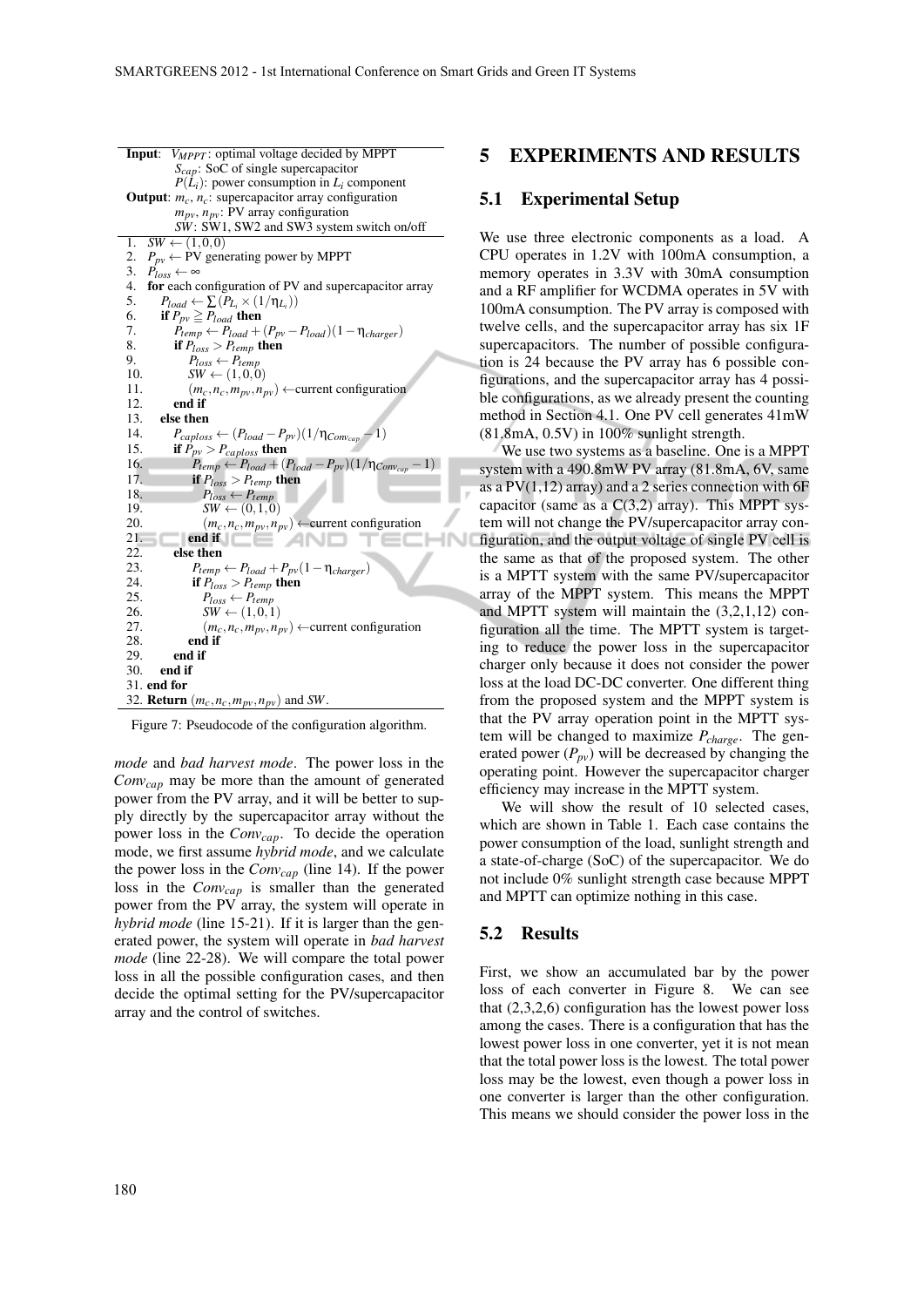| No.     |     | Current $(mA)$ | Sun     | $S_{cap}$ |        |
|---------|-----|----------------|---------|-----------|--------|
|         | CPU | Mem.           | RF Amp. | $(\%)$    | $(\%)$ |
| Case 1  |     |                |         | 100       | 20     |
| Case 2  |     | 1              |         | 100       | 40     |
| Case 3  | 1   | 1              |         | 100       | 60     |
| Case 4  | 1   | 1              |         | 100       | 80     |
| Case 5  | 100 | 30             |         | 50        | 20     |
| Case 6  | 100 | 30             | 1       | 50        | 80     |
| Case 7  | 100 | 30             | 1       | 100       | 40     |
| Case 8  | 1   | 30             | 100     | 50        | 20     |
| Case 9  |     | 30             | 100     | 50        | 40     |
| Case 10 |     | 30             | 100     | 50        | 80     |

Table 1: Selected cases for the experimental result.



Configuration  $(m_c, n_c, m_{pv}, n_{pv})$ 

Figure 8: The power loss in each converter in one case by the configuration (CPU, Mem. and RF amplifier module consume 100, 30, 1 mA. Sun 100% and *Scap* =20%.

system all together.

Table 2 shows the result of the selected cases. The alphabet in Oper. mode column shows the operation mode; G: *good harvest mode*, H: *hybrid mode* and B: *bad harvest mode*. The Red. means the reduction ratio, and it is calculated by the following equation

$$
Red.(system) = \frac{P_{loss}(MPPT) - P_{loss}(system)}{P_{loss}(MPPT)}.
$$
 (6)

In all cases, the MPTT cannot achieve more than 1% reduction comparing the MPPT system. Therefore, we just show one case result for the MPTT. This is because we assume i) small size of PV cell and ii) a high efficiency in the supercapacitor charger. A small size of PV cell and a high efficiency charger will make hard to move the operating point in the PV array. Even If the operating point is slightly changed, the generating power from PV array will highly decrease. At the same time the efficiency of charger is not changed much to compensate the decreasing amount of generated power. Therefore, the MPTT is almost same as the MPPT in our design.

We can see that the operation mode is changed by the load profile, a supercapacitor SoC or sunlight strength changing. Case 5 and Case 8 show the situation of load profile changing, and Case 7 and Case 9 show the situation of sunlight strength changing. Case 8, Case 9 and Case 10 clearly show the situation of direct discharging from the supercapacitor array. Although there is sunlight, we cannot use the generated power directly by a system situation to maintain MPP. The generated power from the PV array should be charged to the supercapacitor array, and the load component should be directly supplied by the supercapacitor array. This reduces the total power loss in this case.



This paper presents a generalized technique for optimizing the series-parallel connections of PV array and supercapacitor array with considering the power consumptions in multiple loads which use different supply voltages as well as the power dissipated in the corresponding DC-DC converters. The output of the proposed algorithm is the control of the power path switch and the configuration of the PV/supercapacitor array in the proposed system. The configuration of PV array should be dynamically changed when the system status is changed. The supercapacitor array can be a source or load in the system by supercapacitor converter and charger. This means even in the same operating condition, the configuration of PV arrays and supercapacitor array need to be changed by the SoC of supercapacitor.

While conventional MPPT maximizes the solar cell output power without considering the power loss in the DC-DC converter and charger when there are multiple loads, we consider the power loss and introduce a dynamic reconfiguration of PV arrays and supercapacitor arrays. Also, our proposed technique can be used with any kind of MPPT techniques.

Our proposed technique will increase the reliability of the system without increasing a PV array or an energy storage. The proposed technique increases the transferring efficiency by minimizing the total power loss in the converters.

## ACKNOWLEDGEMENTS

This work is supported by JSPS NEXT program under grant number GR076.